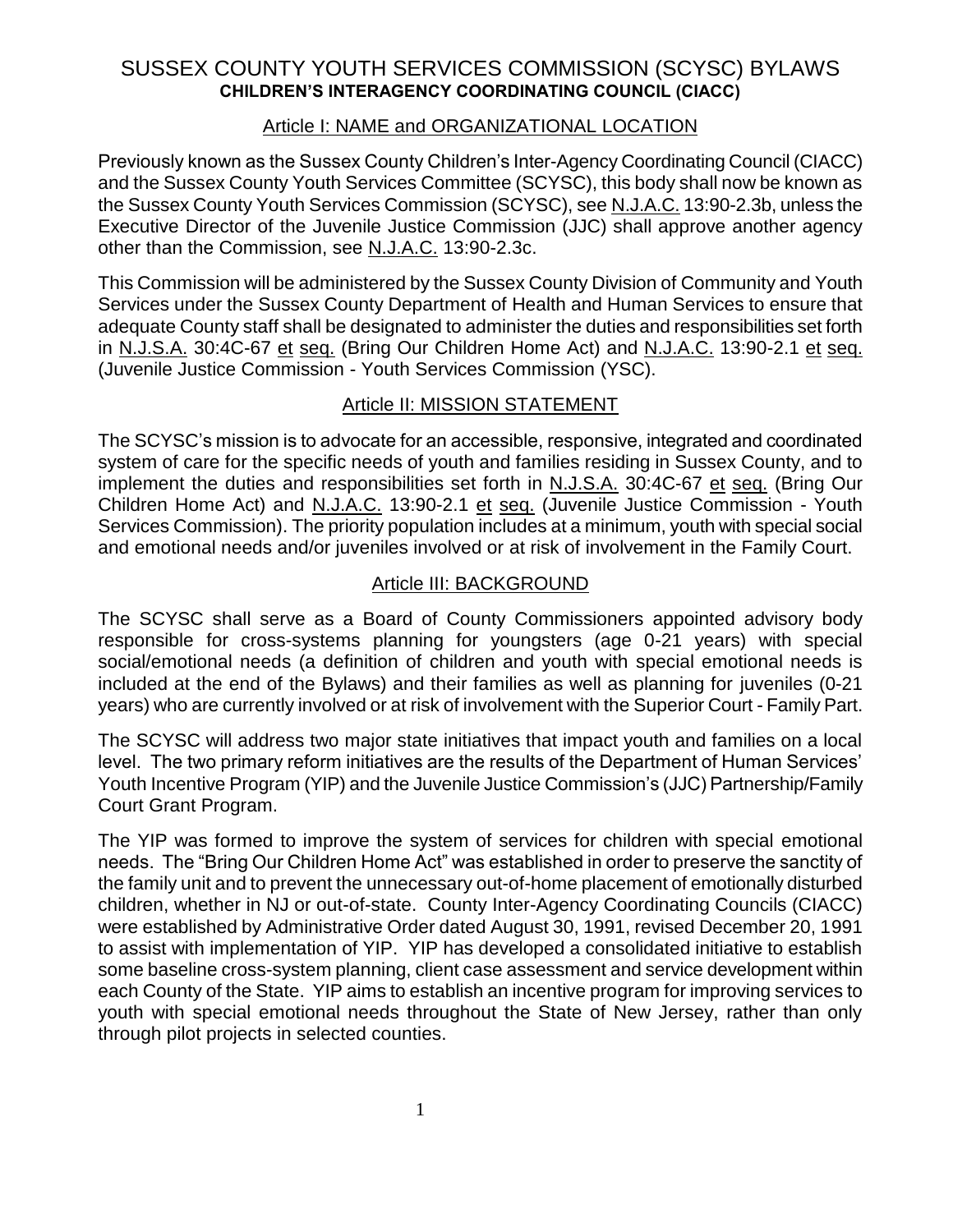The JJC-YSC was formed through recommendations of the Governor's Advisory Council in December 1995 to centralize authority over juveniles involved with or at risk of involvement with the Superior Court-Family Part. The JJC was created for the planning, implementation and operation of a comprehensive program of sanctions and services for juveniles to protect the public, ensure accountability and promote rehabilitation of juvenile offenders as cited in N.J.A.C. 13:90-2.3.

For both of these initiatives, the County receives funds in order to develop programs at the local level to address the problems associated with these populations.

# Article IV: GOALS

The SCYSC will provide a forum where the system of services for children can be developed, reviewed, revised and/or redirected through a collaborative decision-making process to assure optimal service in the least restrictive setting (duties and responsibilities are defined in N.J.S.A. 30:4C-67 et seq., for the CIACC and N.J.A.C. 13:90-2.9 for the YSC). In meeting this purpose, the SCYSC shall do the following:

# **A. CIACC**

- Challenge the existing County, State and other public policies and practices to minimize the impact of local barriers to serving children/youth with special social/emotional needs in their community;
- Identify local strategies and mechanisms to promote the integration and coordination of County, State or other resources serving youth with multiple problems and special emotional needs;
- Provide input to Federal, State, regional and County authorities and entities regarding system performance and service need;

# **B. YSC**

- Coordinate and integrate existing sanctions and services for juveniles adjudicated or charged as delinquent and programs designed to prevent delinquency;
- Assess and prioritize the needs of youth adjudicated or charged delinquent;
- Assess existing delinquency prevention programs to determine and ensure that such programs satisfy the needs of youth in the County, are effective in meeting program goals and in ensuring financial accountability;
- Determine, through the collection and maintenance of data, the breadth of juvenile offenses and problems in the County and identify the geographical regions within the County where such offenses and problems are most prevalent;
- Identify gaps in the system of sanctions and services for youth adjudicated, or charged as delinquent, and develop and implement an appropriate plan for closing the gap;
- Develop and implement delinquency prevention programs to meet the needs of youth in geographical regions within the County where existing programs do not satisfy the needs of the youth;
- Seek to expand existing delinquency prevention programs to better meet the needs of the youth of the county and to ensure the maximum availability of service to the youth of the County;
- Review, evaluate and monitor through at least one site visit annually, existing sanctions and services under the jurisdiction, control or proposed by the Commission for juveniles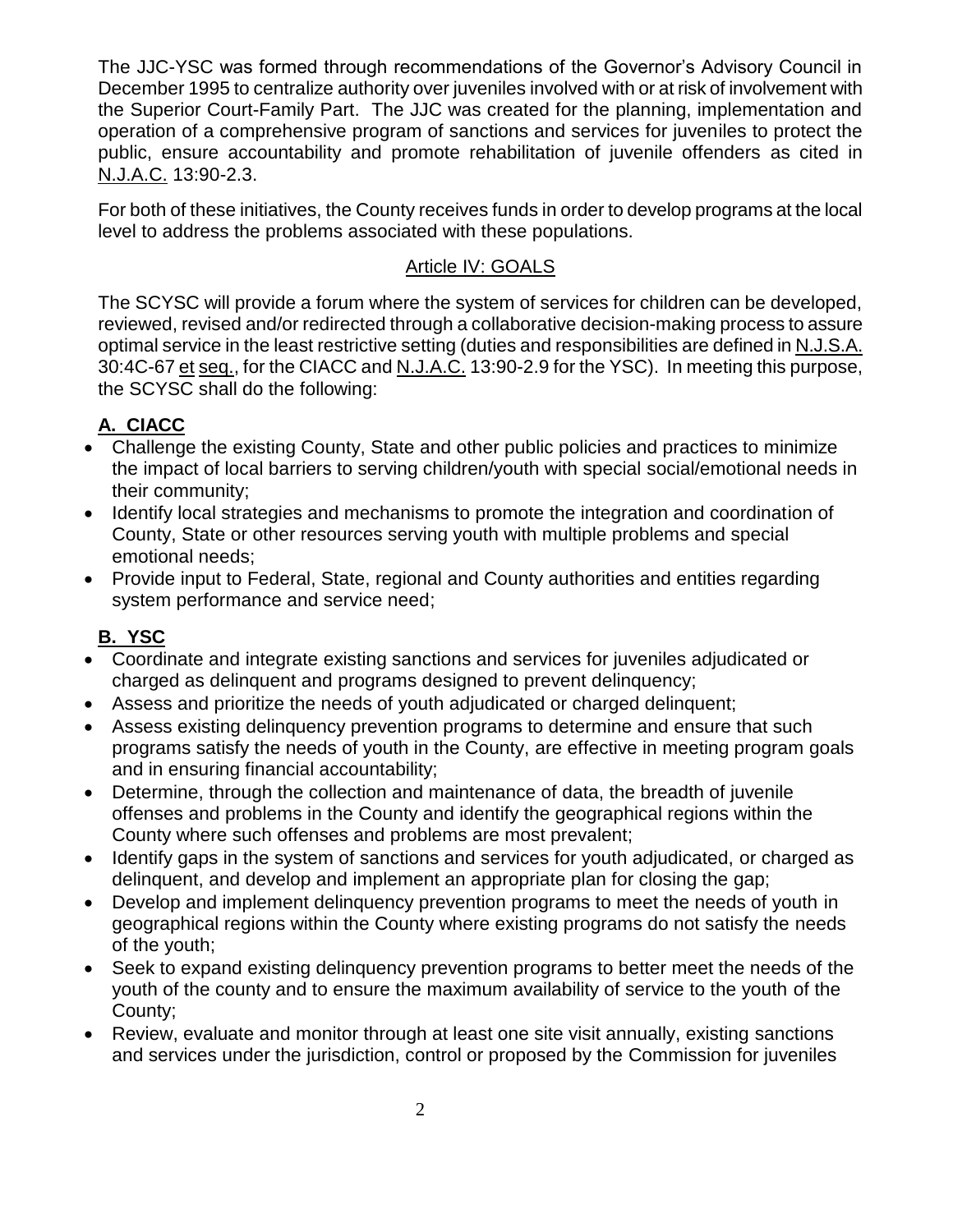adjudicated or charged delinquent and existing delinquency prevention programs to determine effectiveness in meeting program goals and in ensuring financial accountability;

- Cooperate with other State, County and Municipal agencies in the planning of ongoing efforts relating to delinquency prevention programs;
- Inform the public of the breadth of juvenile offenses, the needs of youth in the County and the availability of sanctions and services, and advocate for the needs of youth;
- Serve as the advisory body of the County on issues relating to sanctions and services for juveniles adjudicated or charged as delinquent and delinquency prevention programs;
- Coordinate the efforts of municipal and regional Youth Services Commissions and ensure their participation in the County planning process;
- Appoint liaisons from the Commission to participate in planning and related activities with appropriate County bodies, and cooperate with other State, County and Municipal agencies in the planning of ongoing efforts relating to delinquency prevention programs; and to maximize efficient and effective use of Partnership funds;
- Determine whether a need exists, and if so, sponsor the establishment of multi-disciplinary teams to plan specific sanctions and services to individual youth as an alternative to detention for a juvenile charged as delinquent; as a recommendation for a disposition option for a judge of the Family Court upon an adjudication of delinquency; and as a component of aftercare, following the commitment of a juvenile to the Juvenile Justice Commission by a judge of the Family Court;
- Coordinate the planning of aftercare sanctions and services for juveniles returning to the community following commitment to the Juvenile Justice Commission by a Judge of the Family Court;
- Comply with all applicable rules of the Commission;
- Recommend to the County governing body, the approval or disapproval of contracts with providers seeking to participate in the Partnership;
- Monitor the operations of programs of sanctions, services and delinquency prevention receiving Partnership and/or other JJC funds with reference to compliance with rules established by the Commission;
- Monitor and evaluate the impact of programs of sanctions, services and delinquency prevention receiving Partnership and/or other JJC funds and prepare annually, a written report with relevant documentation to the Commission as part of the triennial comprehensive plan and annual update; prepare and submit out year updates, and annual funding applications provided for in N.J.A.C. 13:90-3.11, with respect to the totality of services and programs comprising the county's juvenile justice service system.
- Encourage the involvement of youth and families in the planning of services and sanctions and program development.
- Use the Juvenile Justice Commission's web-based Juvenile Automated Management System (JAMS) for purposes of periodic reporting to the JJC of programmatic, contract and contractor, fiscal, monitoring, and all other information material to juveniles served by the Partnership/Family Court Programs and any other programs administered by the JJC.

## Article V: PRIORITY TARGET POPULATIONS

The SCYSC's focus is on developing a coordinated system of care for the following County populations, as per the current CIACC and YSC standards: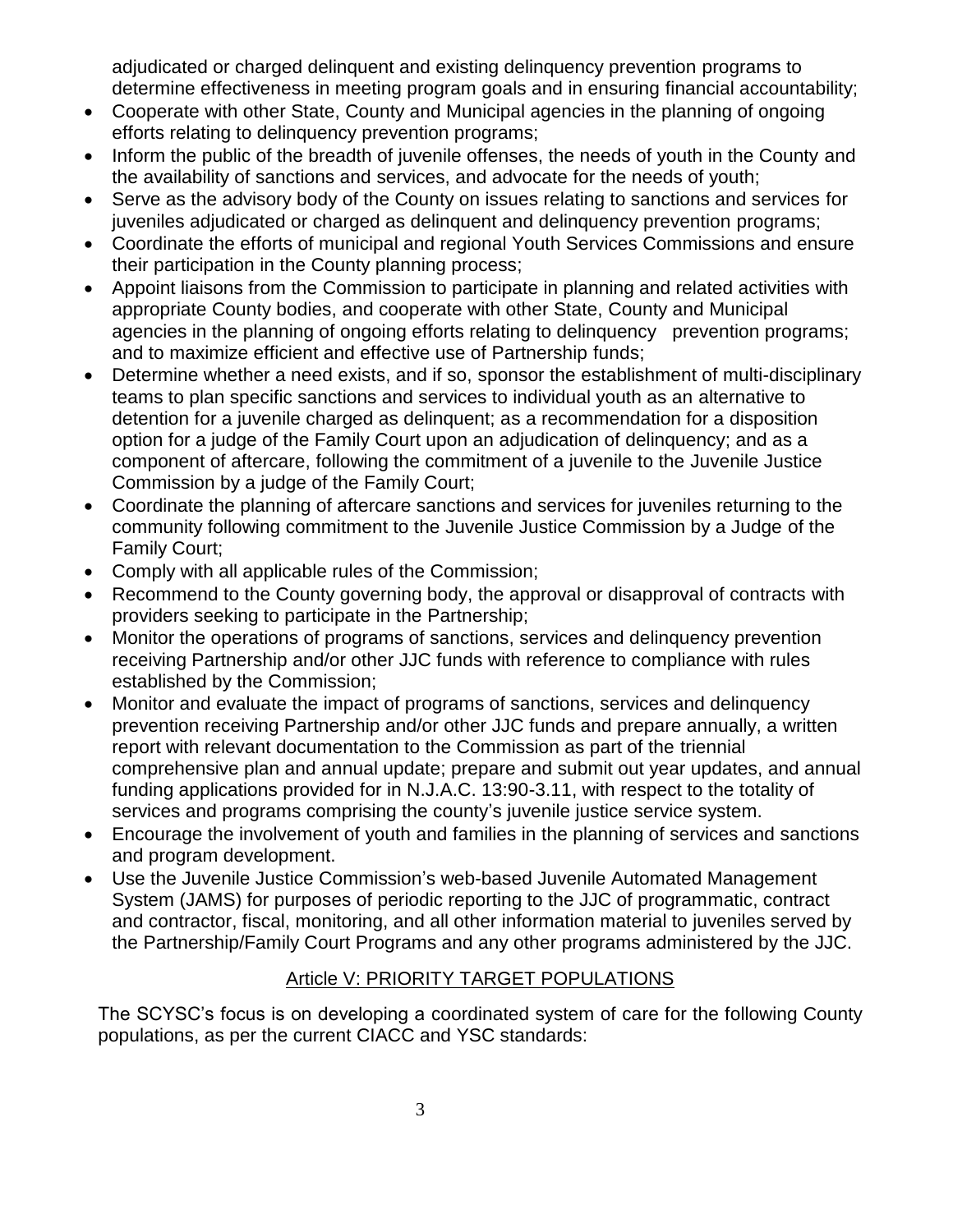# **CIACC**

Any youth whose emotional or psycho-social problems are so pronounced as to cause the youth to have difficulty functioning in the youth's home community and whose behavior causes the youth to come to the attention of a private or public institution such as the local school system, the Family Court, a church, or a community-based agency.

# **YSC**

- 1. Children/youth who are adjudicated as delinquent;
- 2. Children/youth who are charged as a delinquent;
- 3. Children/youth who are involved or at risk of becoming involved with Superior Court-Family Part.

The SCYSC has the option to expand its scope to address the needs of other children/youth as long as the priority target population's needs have been met.

#### Article VI: MEMBERSHIP

Based on N.J.S.A. 30:4C-67 et seq. (CIACC) and N.J.A.C. 13:90-2.4, (YSC) membership, the Commission shall consist of:

The members identified above may appoint designees to sit on the Commission in their absence, except for the presiding Judge of the Family Part of the Superior Court, provided that no more than one designee for any member may be appointed and further provided that the designee is qualified by knowledge and/or experience to perform the duties of a member of a commission. The names of the designees shall be submitted to the chairperson annually.

#### Voting membership:

- 1. The Presiding Judge of the Family Part of the Superior Court of the vicinage within which the county is located, or a Superior Court Family Part Judge who hears delinquency matters in the county, as his or her designee;
- 2. The vicinage Family Division Manager or the Assistant Family Division Manager;
- 3. The vicinage chief probation officer;
- 4. The highest elected official of county government;
- 5. The county prosecutor;
- 6. The regional public defender;
- 7. One official from the State agency responsible for issues of child abuse and neglect;
- 8. The county mental health administrator;
- 9. The county superintendent of schools;
- 10.The superintendent of the county vocational school;
- 11.The director of the county human services department or such other department of county government directly responsible for providing services to youth;
- 12.The director of the youth shelter located in the county;
- 13.The director of the detention center serving the county;
- 14.The director of the juvenile family crisis intervention unit established pursuant to N.J.S.A. 2A:4A-76;
- 15.The president of the juvenile officer's association of the county or other law enforcement representative who works primarily with youth;
- 16.The county alcoholism and drug abuse director;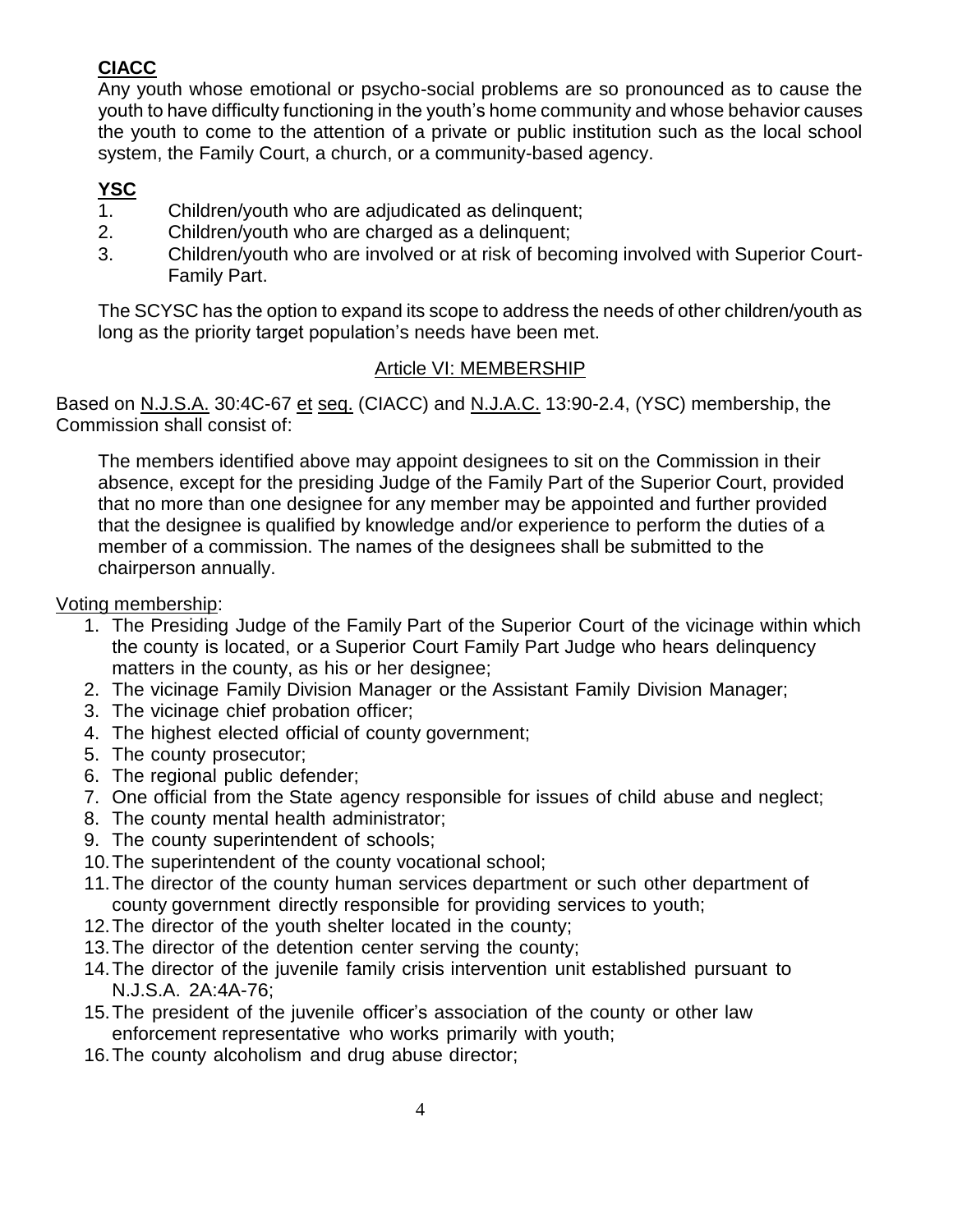- 17.A representative of the regional workforce development board (WDB), established under Executive Order No. 36 (July 12, 1995);
- 18.A representative of the business community in the county; and

At least two, but not more than 11 individuals in total, from the following groups who have demonstrated knowledge relevant to the county's population involved in, or *at* risk of involvement in, the juvenile justice system:

- 19.The education sector;
- 20.Mental health, family counseling, child advocacy, domestic violence, and/or victims' right groups;
- 21.Parents or parent organizations;
- 22.Clergy;
- 23.Family Law practitioners, as identified by the county bar association;
- 24.The minority concerns vicinage advisory committee of the Administrative Office of the Courts;
- 25.Civic organizations;
- 26.Representatives of major urban areas within the county;
- 27.Community youth;
- 28.Municipal youth services commissions; and
- 29.Other interested persons who deal with children

Appointments under numbers 17 through 29 shall be made in such a way as to fulfill the objective that membership of the SCYSC reflect the racial, ethnic, and cultural demographic makeup of the county and the youth in the county served by the sanctions and services and the delinquency prevention programs planned, implemented, monitored, and evaluated by the JJC.

(b) A Juvenile Justice Commission Court Liaison shall be a non-voting ex-officio member of a county youth services commission. In addition, one representative of each of the following State agencies may sit on a youth services commission as non-voting ex-officio member:

- The Department of Human Services;
- The Department of Labor and Workforce Development;
- The Department of Education;
- The Department of Health;
- The Department of Community Affairs; and
- The Department of Children and Families

Ex-officio (non-voting) membership:

- A representative from the State Department of Human Services
- DCP&P Assistant Regional Administrator
- State of New Jersey, Juvenile Justice Commission Liaison
- DCP&P County Service Specialist
- Youth Services Coordinator
- Division of Mental Health Service Regional Children's Coordinator and/or Program Analyst

#### Voting Procedures: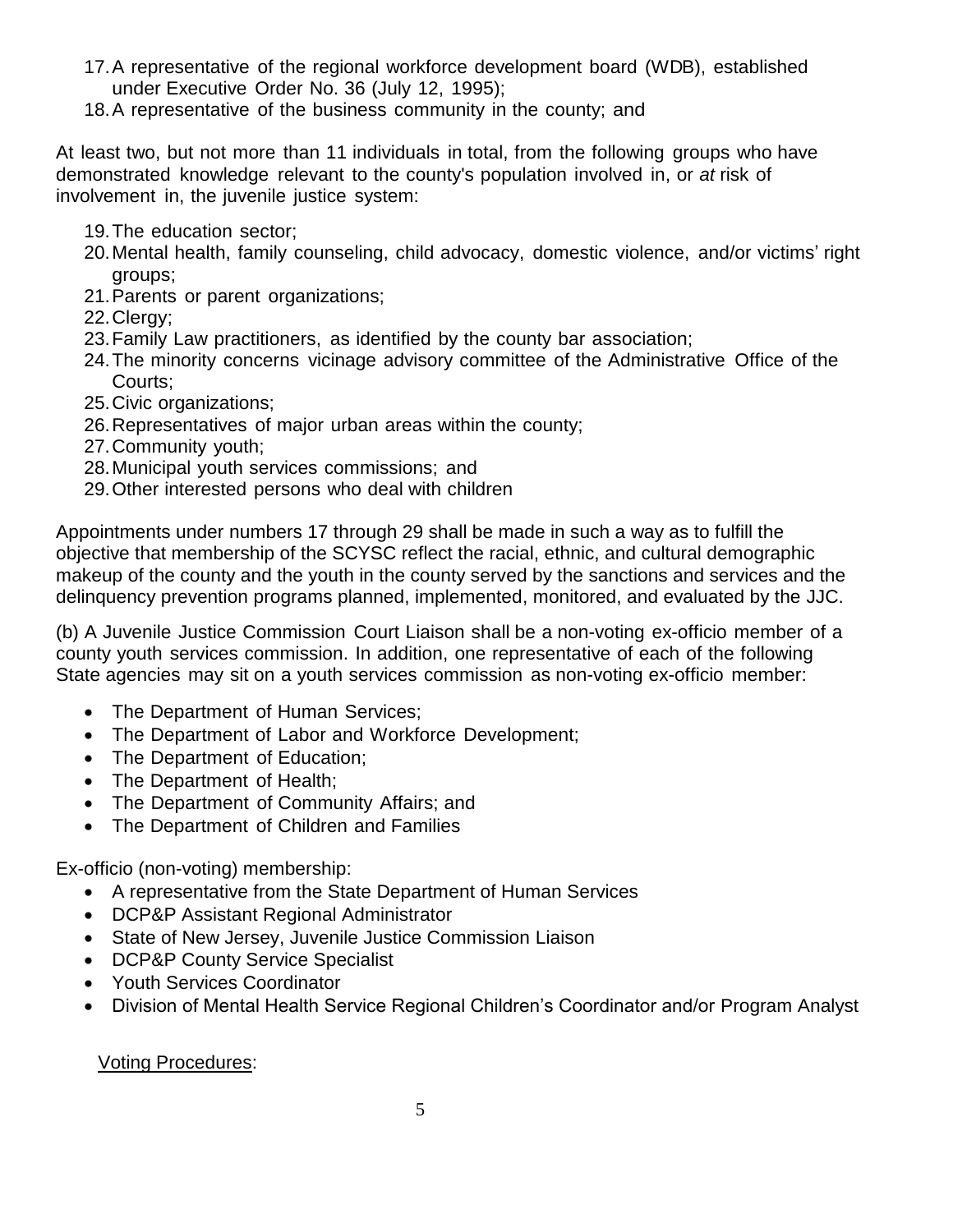All votes will be done in person at the identified meeting. Proxy, fax and e-mail votes will not be accepted at meetings. However, for business that must be conducted in between scheduled meetings, email votes will be accepted provided a record of each vote received is maintained, and a quorum is achieved. All voting pertaining to funding will be conducted through a Roll Call vote. All other voting can be conducted through majority.

# Attendance at Meetings:

1. Policy: The success of this advisory body depends on the full attendance and participation of all members. The Sussex County Board of County Commissioners is most appreciative of the time and expertise contributed by the volunteer members of boards, committees and advisory councils. The professional guidance provided by these advisory bodies is essential to the efficient and responsible administration of County government.

2. Regulations: Three consecutive unexcused absences in any twelve-month period by any member shall result in County of Sussex staff contacting that member to discuss his/her continuance on the SCYSC. If a replacement is required, county staff will make a formal request to the Board of County Commissioners.

3. Resignation: Members may resign by submitting a letter at least one month prior to its effective date. In the event of a sudden change of circumstances, a member may submit a letter of resignation effective upon receipt by the County.

4. Members shall be appointed to complete three (3) year terms.

Total Number of Membership:

The total membership shall be no less than 20 members, which includes voting and ex-officio.

# Article VII: SCYSC CONFLICT OF INTEREST POLICY

1. Purpose: To outline and establish a conflict-of-interest policy for members of advisory bodies appointed by the Board of County Commissioners.

2. Policy: To guarantee that funding decisions are made impartially and fairly and to assure public confidence in the funding recommendations made by advisory bodies, it is essential that the Board of County Commissioners adopt and implement a Conflict-of-Interest Policy.

a. Members serving on an appointed advisory body which assumes responsibility for making funding recommendations may not participate in proposal review discussions, deliberations, vote on recommendations or otherwise use their membership to influence decision-making on the funding and/or review of programs for which they, or their immediate families, are employed, serve as financial interest or have provided technical assistance for the development of the application.

b. All members must disclose all affiliations on an annual basis or as any changes in affiliation occur during the calendar year.

Meetings Open to the Public: Commission members who have a conflict of interest must abstain from discussion, deliberations, and voting on funding recommendations for the entire funding stream.

Meetings Closed to the Public: Commission members and/or proposal review committee members who may be in a conflict of interest shall not be in attendance at closed sessions during the review of the entire funding stream.

c. The Chairperson(s) of the advisory body shall be responsible for the enforcement of this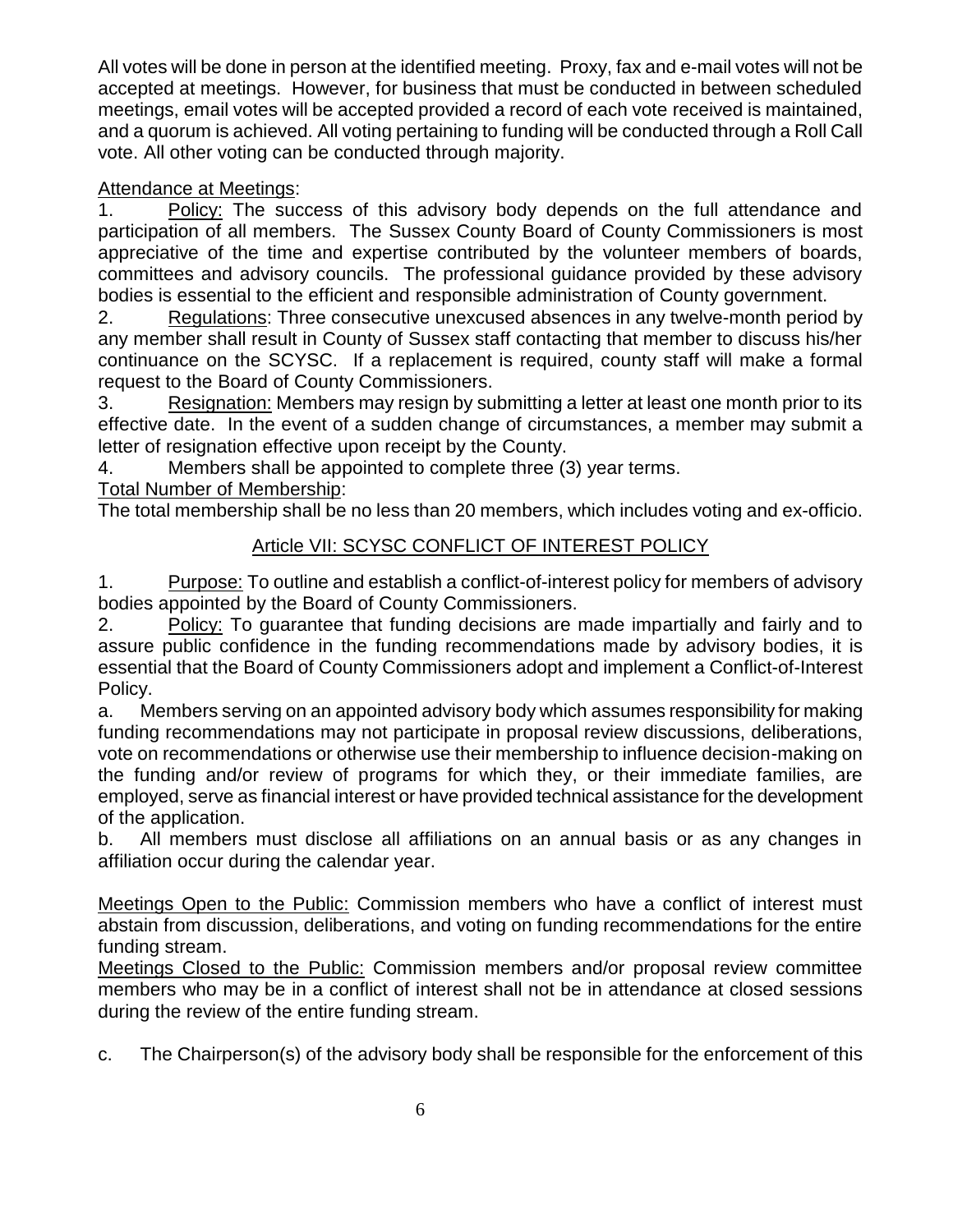policy.

d. If a decision cannot be reached regarding the possibility of a conflict of interest, the County Administrator shall review the issue and make a final determination.

# Article VIII: TERM(S) OF CHAIRPERSON(S)

The SCYSC Chairpersons shall consist of a representative of the County of Sussex, and another person elected by the membership of the SCYSC. The term of office for the elected person shall be two (2) years and will be elected by a quorum of the SCYSC. Chairs may be re-elected by vote of the SCYSC.

### Article IX: RESPONSIBILITIES OF CHAIRPERSON(S)

The Chairpersons are responsible for the following:

- 1. Presiding over all SCYSC meetings and serve as a spokesperson for the Advisory Board,
- 2. Calling special non-scheduled meetings as needed,
- 3. Ruling in Conflict-of-interest cases,
- 4. Delegating responsibilities or tasks to sub-committees

## Article X: STANDING SUB-COMMITTEES

Each sub-committee shall be comprised of at least three (3), with a majority of voting members. Members of the public can be invited to participate and provide information to sub-committees. Sub-committees shall make recommendations and report to the full advisory board. The following are the standing sub-committees of the SCYSC:

#### Bylaws Sub-committee:

This sub-committee is responsible for reviewing the Bylaws of SCYSC. This sub-committee shall meet to review and revise the By-Laws every three years, or as needed, and will be required to submit revisions to the By-Laws each and every time N.J.A.C. 13:90 is revised and reenacted.

#### Planning Sub-committee:

This sub-committee is charged with the development of funding recommendations for the YIP funding and the JJC funding (i.e., Partnership/Family Court and any other JJC funds). The development of these funding priorities will become part of various County service plans such as the Comprehensive Human Services Needs Assessment and the County Comprehensive Plan. This sub-committee will be responsible for completing the Comprehensive Youth Services Plan as well as any updates. It will serve as the primary planning body for the SCYSC and review and develop service priorities within the county service delivery system. They will also review information and resources that meet the needs of the target population and integrate this information with identification of service needs emerging from the YRT.

#### Allocations Sub-committee:

This sub-committee's charge will be to review proposals and to recommend the allocation of funds that would become available through the Division of Community and Youth Services. These recommendations will be made to the whole SCYSC body and upon their approval, to the Board of County Commissioners for their final approval. The process utilized will comply with State and County procedures regarding the request for proposal (RFP) process.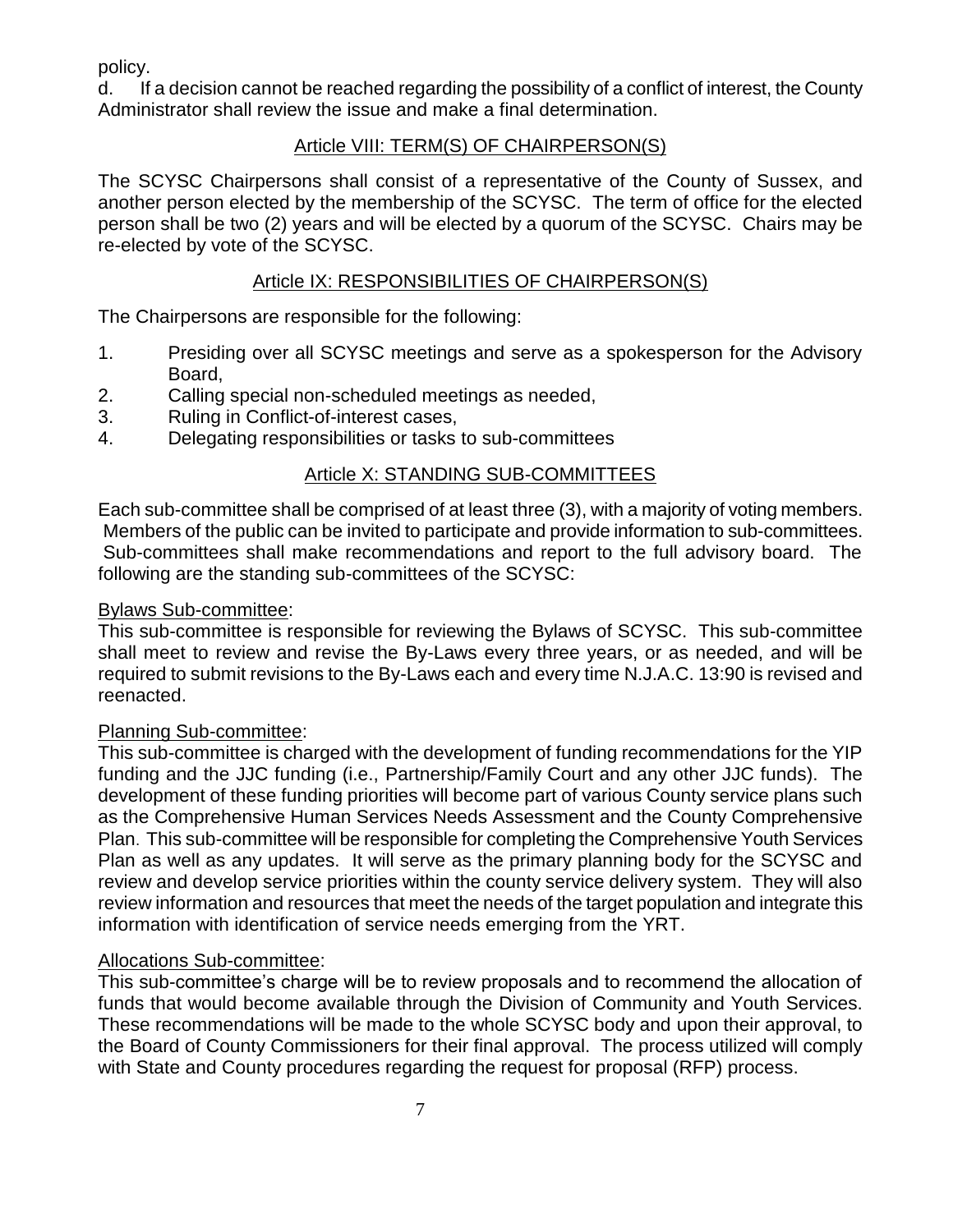#### Monitoring Sub-committee:

This sub-committee's charge will be to monitor the agencies that receive funds or oversee funds through the Division of Community and Youth Services. This sub-committee can provide technical assistance to the contracted agencies, as needed.

#### Youth Review Team (YRT) Sub-committee:

The YRT serves as a multi-disciplinary team that plans specific sanctions and services to individual youth as a diversion to be exercised by the Family Court; as an alternative to detention for a juvenile charged as delinquent; as a recommendation for a disposition option for a Judge of the Family Court upon an adjudication of delinquency; and as a component of aftercare following the commitment of a juvenile to the Juvenile Justice Commission by a Judge of the Family Court. The YRT meetings are closed meetings in order to protect the confidentiality of individual youth discussed. All members will sign a confidentiality agreement.

The core composition must include at a minimum, representation from the following:

- **•** Probation
- **Family Court**
- **Juvenile Detention Center**
- **Shelter or shelter alternative**
- DCP&P
- **Family Crisis Intervention Unit**
- **EXEC** Care Management Organization
- **Detention Alternatives Program**
- Other relevant case-specific participants

#### Ad- Hoc Sub-committee:

Sub-committees can be created by the SCYSC as needed.

## Article XI: RFP APPEALS PROCEDURE

RFP applicants will be informed, in writing by certified mail, of the SCYSC recommendations, reason for recommendations and appeals process within five (5) working days of the SCYSC meeting in which the provided recommendation was made. The applicant is eligible to appeal if one (1) or more of the following are present:

- 1. New important and significant facts have developed subsequent to the SCYSC review, which may significantly alter the decision rendered, or
- 2. The RFP procedure was inadequate in terms of a lack of adequate notice/public information and/or disclosure of the stated allocations or the appealing agency was discriminated against in the public RFP process.

A proposal applicant shall notify the SCYSC Coordinator and state reason(s) for appeal, in writing, of the agency's intention to appeal the SCYSC's action, within five (5) working days of receipt of notification letter.

The SCYSC Chairperson shall appoint an Ad-Hoc Committee at the time the appeals are received by the commission. The committee will be made up of a representative of the Allocations Committee, the SCYSC Coordinator and at least 3 voting members of the SCYSC.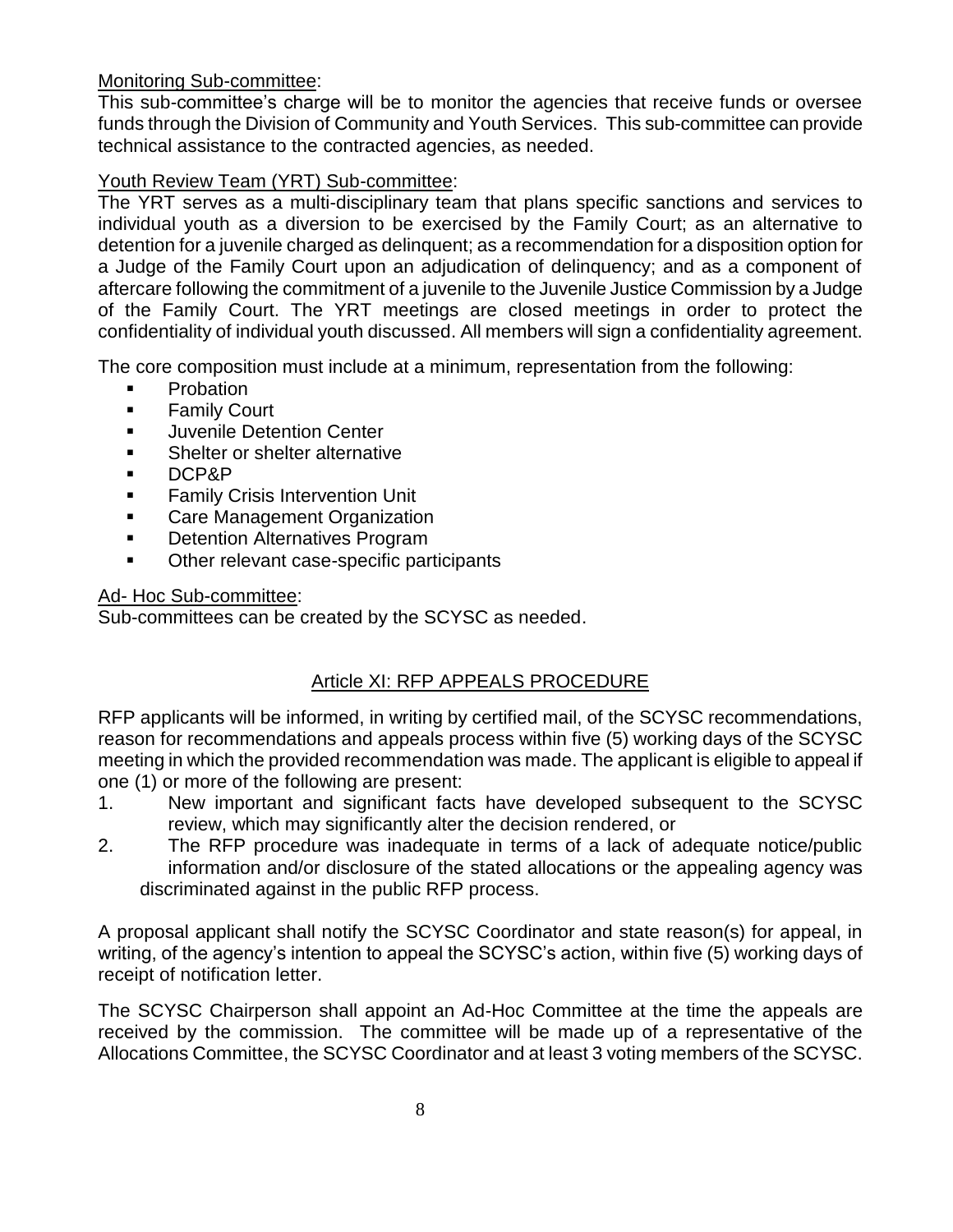This Committee will meet to review the appeals from agencies and will report back to the full SCYSC by the next meeting. The Committee shall meet within five (5) working days after the appeal is presented to SCYSC. The appellant will be invited for presentation purpose. This committee will only decide if the appeal meets the conditions to appeal and report back to the full SCYSC.

If the Committee states there is enough information for grounds for appeal, the SCYSC will decide if the Allocations process needs to be re-opened. The appellant will be notified of the decision within five (5) working days of the full SCYSC meeting.

If the appellant is not satisfied with the decision of the SCYSC, a written appeal may be made to the SCYSC Coordinator as per the RFP within five (5) days of receipt of the decision. The SCYSC Coordinator will forward this appeal to the appropriate County personnel within five (5) working days. The Board of County Commissioners has the final vote in regard to recommendations for funding agencies.

# Article XII: STAFF

The County shall assign a coordinator to oversee the CIACC/YIP activities and YRT/YSC/JJC activities. The coordinator(s) shall be employees of the County of Sussex. The coordinator(s) shall serve as ex-officio members of the Commission and on respective sub-committees.

## Article XIII: MEETINGS AND SCHEDULE

- 1. The SCYSC meetings are pursuant to the Open Public Meeting Act, Chapter 231, P.L. 1975. Adequate notice as defined in 3D of Chapter 231 P.L. 1975 is followed by advertising the SCYSC meeting schedule in the local public newspaper. Meetings shall be held in conformance with N.J.A.C. 30:90-2.7 and N.J.A.C. 30:90-2.8, which requires the meeting to be presided over by the chairperson or a co-chairperson of the SCYSC.
- 2. In order to comply with CIACC requirements N.J.S.A. 30:4C-67 et seq, the SCYSC shall meet at least ten (10) during the calendar year and no less frequently than every nine (9) weeks. Six (6) meetings are required by the JJC.
- 3. The meetings shall take place on the  $3<sup>rd</sup>$  Wednesday of the specified month at 12:30 p.m.
- 4. Special meetings may be called by the Chairperson(s) or by request of ten (10) of the voting memberships with four (4) days written notice.
- 5. No official business will be conducted at any meeting unless a quorum of fifty percent (50%) plus one voting members are present.
- 6. In the event of snow, the SCYSC will be canceled if Sussex County Technical School is closed. The meeting will be rescheduled as needed with appropriate notice.
- 7. All meetings shall be open to the general public and the press except where information protected by rules governing patient or client confidentiality might be disclosed, or as provided by law.

## Article XIV: BUDGET MODIFICATIONS

Budget Modification will be in accordance with the State Department of Human Services,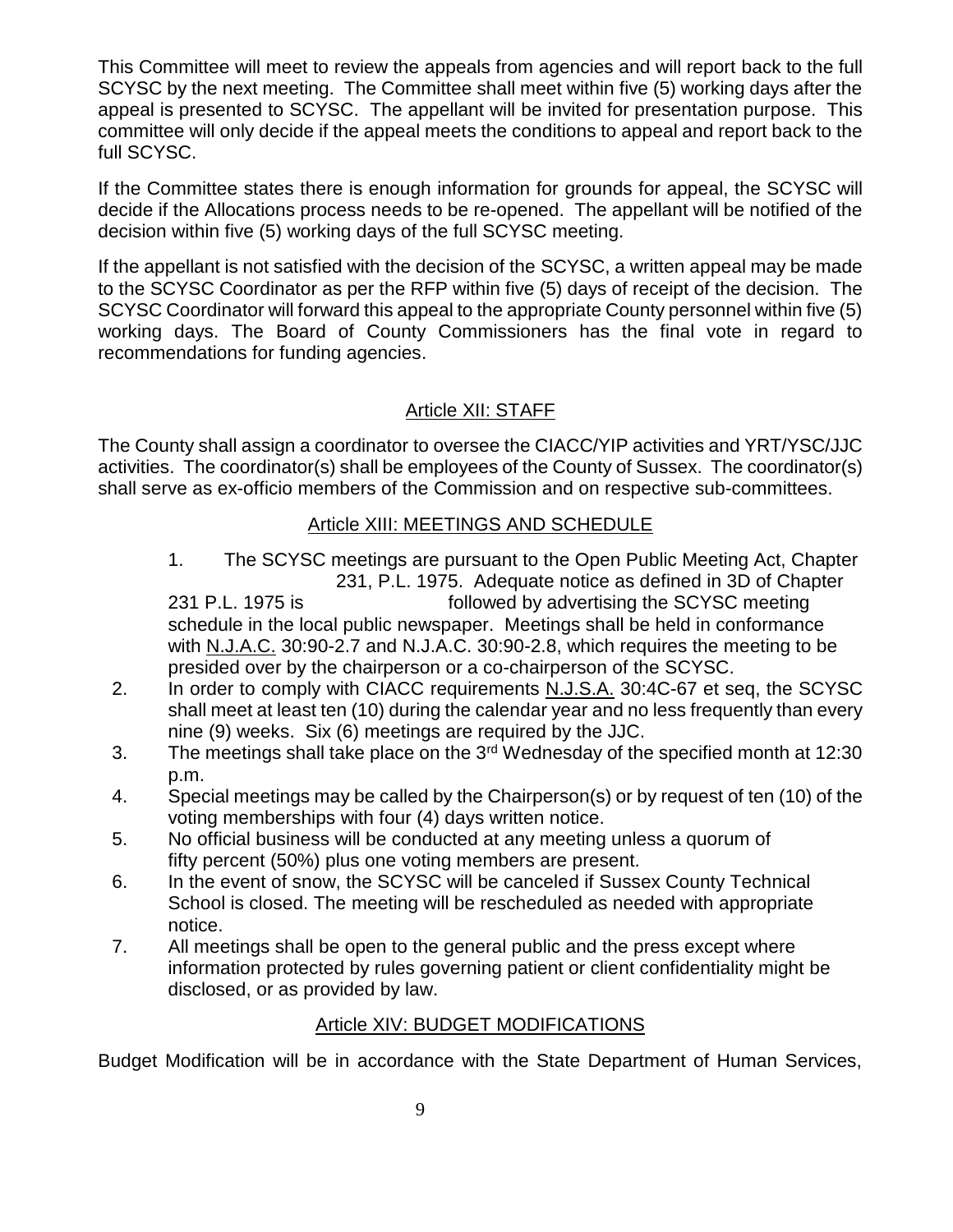Juvenile Justice Commission and County Standards.

#### Article XV: ADOPTION AND AMENDMENTS OF BYLAWS

Adoption: These Bylaws shall take effect immediately upon adoption of the following conditions:

- 1. Copies of the Bylaws are distributed to all voting SCYSC members at least two (2) weeks prior to the vote, with changes clearly noted in the text.
- 2. An affirmative vote of 2/3 of a quorum.
- 3. Approval by the Sussex County Board of County Commissioners and County Counsel.
- 4. Each commission shall adopt bylaws which shall be submitted to the JJC for its review, to assure compliance with applicable rules.

#### Amendments:

These Bylaws may be amended at any regular or special Commission meeting provided that a prior announcement of the proposed amendment(s) has been made at the most recent regular SCYSC meeting.

#### Article XVI: Statutory and Regulatory Compliance

The Sussex County Youth Services Commission shall comply with the State of New Jersey Statutes Annotated section 30:4C-67 et seq., and Administrative Code section 13:90-2.1 et seq., (and as amended from time to time) with regard to duties and responsibilities.

#### Definition of Children and Youth with Special Emotional Needs

Any youth whose emotional or psycho-social problems are so pronounced as to cause the youth to have difficulty functioning in the youth's home community and whose behavior causes the youth to come to the attention of a private or public institution such as the local school system, the family court, a church, or a community-based agency. A child or adolescent is considered to have special emotional needs under this definition if he or she:

- 1. Exhibits one or more of the following characteristics behavioral, emotional and/or social impairment that disrupts the child's or adolescent's academic and/or developmental progress and may also impact upon family, and/or interpersonal relationships; and
- 2. Has impaired functioning that has continued for at least one year or has an impairment of short duration and high severity; and
- 3. Is 0 to 18 years of age and continuing in or at risk of extended out-of-home placement, or is transitioning into independent living or the adult service system
- 4. Is under DCP&P supervision and is likely to become dependent upon DHS agencies for extended out-of-home placement. This includes children for whom DHS is currently providing or will be providing placement services unless alternative community based services can be developed.

Or falls into one of the following categories:

1. Exhibits seriously impaired contact with reality and severely impaired social, academic and self-care functioning. Thinking is frequently confused, behavior may be grossly inappropriate